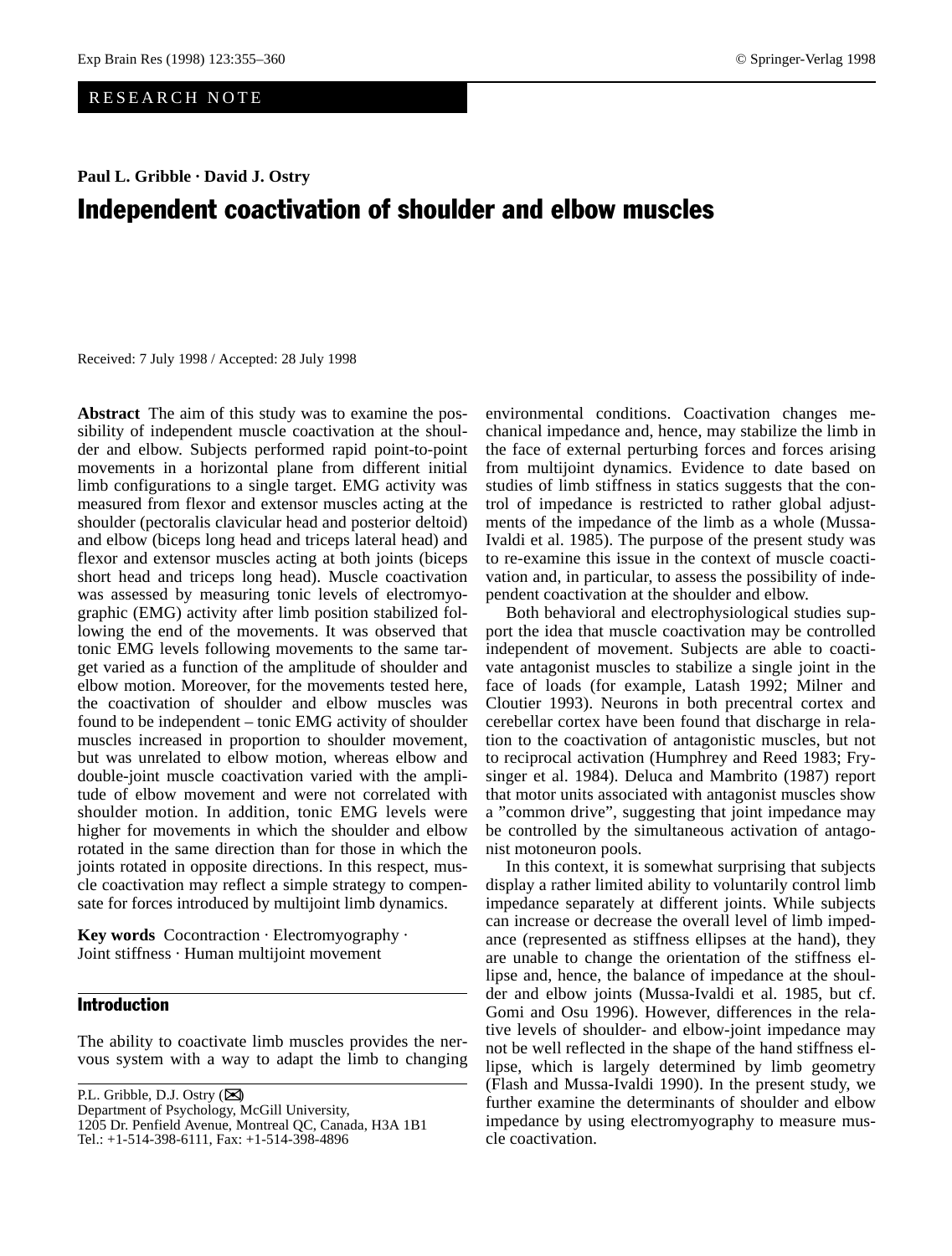We assessed the coactivation of muscles spanning the shoulder and elbow joints by measuring tonic levels of electromyographic (EMG) activity following multi-joint movement. Our strategy was to have subjects make movements from different initial limb configurations to a single final target. Using a single final target controls for the possibility that differences in tonic EMG levels arise from different final limb positions.

We specifically address three questions. First, do tonic levels of EMG activity vary with the magnitude and direction of shoulder and elbow movement? Second, is there evidence that shoulder and elbow muscles may be coactivated independently? Third, we address whether muscle coactivation may be used to stabilize the limb to offset forces arising from multijoint dynamics. As a consequence of limb dynamics, interaction torques at the shoulder are high during "swinging" movements, in which the shoulder and elbow rotate in the same direction, and low during "reaching" movements, in which the joints move in opposite directions (Hollerbach and Flash 1982; Sainburg et al. 1995). We thus compare tonic EMG levels and corresponding interaction torques for reaching and swinging movements.

## Materials and methods

The experimental procedures used in these studies have been approved by the ethics committee of the Department of Psychology, McGill University.

#### Movement task

Six subjects performed pointing movements to targets in a horizontal plane containing the shoulder. Subjects were instructed to raise their arm slightly above a tabletop, in which targets were embedded, and to move as rapidly as possible from one of 14 different initial limb configurations to a single target so that, at the end of each movement, the limb configuration was the same. At the target position, the shoulder angle was 45°, and the elbow angle was 70°. Shoulder angles were defined relative to the frontal plane, such that increasing values corresponded to greater amounts of shoulder flexion. Elbow-joint angles were defined relative to the upper arm. Zero degrees corresponded to full extension of the lower arm and positive values were associated with flexion.

The initial limb configurations were chosen so that the magnitude and direction of shoulder and elbow rotation were systematically varied. Subjects performed movements involving five levels of shoulder rotation ( $20^{\circ}$  and  $40^{\circ}$  flexions,  $20^{\circ}$  and  $40^{\circ}$  extensions and no shoulder movement) combined with three levels of elbow rotation ( $0^\circ$ ,  $20^\circ$  or  $40^\circ$  of flexion).

Subjects were instructed to move as rapidly as possible from a specified initial configuration to the target without making corrections and to briefly hold their arm at the target position after the end of movement. Subjects were free to view their arm during the experiment. Twenty trials per condition were collected with numerous rest periods to reduce fatigue.

#### Data analysis

Motions of the torso, lower and upper arm were recorded at 200 Hz using an Optotrak system and were used to compute shoulder- and elbow-joint angles over time. Joint kinematics were digitally lowpass filtered at 12 Hz using a second-order butterworth filter implemented on a digital computer using Matlab.

Electromyographic activity of six arm muscles was measured using bipolar surface electrodes (Neuromuscular Research Center). Recordings were made from the posterior deltoid (single-joint shoulder extensor), clavicular head of pectoralis (single-joint shoulder flexor), biceps long head (double-joint flexor acting primarily at the elbow), triceps lateral head (single-joint elbow extensor), biceps short head (double-joint flexor) and triceps long head (double-joint extensor). Electrode placement was verified by test manoeuvres. Placements for one-joint muscles were verified by observing EMG activity for movements about that joint alone, while placements for double-joint muscles were verified by observing EMG activity for movements about either the shoulder or elbow joint. For biceps long head, electrodes were positioned such that activity was observed in relation to elbow movement and was minimal during motion at the shoulder. EMG signals were analog low-pass filtered at 600 Hz, sampled at 1200 Hz, digitally bandpass filtered between 30 and 300 Hz and full-wave rectified.

Individual movements were aligned at movement end, which was scored using the tangential velocity of the hand. Tonic EMG levels following movement were determined for each of the six muscles by computing the mean level of EMG activity during a 100-ms period after movement end, once the limb was stationary. The analyses were also repeated using larger data windows. The basic pattern of results was similar to that reported below.

For each trial, a single mean value was computed for each muscle representing tonic activity following movement. To enable comparison of EMG levels between muscles and across subjects, these values were normalized to z-scores. For each subject, mean tonic levels for each muscle were normalized based on the set of mean values for that muscle over the entire experiment. The effect of this normalization was to eliminate differences in the mean and standard deviation of tonic EMG levels among different muscles and across subjects.

To verify that the patterns of results reported below were not due to the normalization procedure, the analyses were repeated by normalizing tonic EMG levels in two other ways: to maximum cocontraction levels (recorded in a separate procedure) and to the maximum phasic EMG level observed for each muscle over the course of the experimental trials. In both cases, the results were the same as those reported below.

To quantify the level of coactivation about the shoulder, normalized tonic EMG levels of deltoid and pectoralis were averaged. Similarly, normalized tonic activity of biceps long head and triceps lateral head were averaged to characterize elbow coactivation. To assess the coactivation of double-joint muscles, normalized tonic EMG activity of biceps short head and triceps long head were averaged.

Prior to this calculation, as a control for the possibility that patterns of tonic activity may be influenced by the presence of reciprocal muscle activity, correlation coefficients were calculated on a per-trial basis between individual flexor and extensor muscle pairs during the 100-ms measurement period. In cases where a significant negative correlation was observed  $(P<0.01)$ , the data from those muscle pairs were excluded from the analysis. This procedure resulted in the elimination of 12% of the data.

Biceps long head acts primarily at the elbow (Yamaguchi et al. 1997). However, since both heads of the biceps cross the glenohumeral joint, the long head may exert torque about the shoulder as well as the elbow (Wood et al. 1989a,b; Yamaguchi et al. 1990). In a control study, the experiment was repeated with EMG activity recorded from the brachioradialis, a true single-joint elbow flexor, as well as each of the muscles listed above. All other procedures were similar. Data from five subjects were collected, and patterns of muscle coactivation were examined using brachioradialis rather than biceps long head.

### Results

The data were examined to assess the dependence of tonic EMG on movement amplitude, the independence of tonic EMG at the shoulder and elbow and the degree to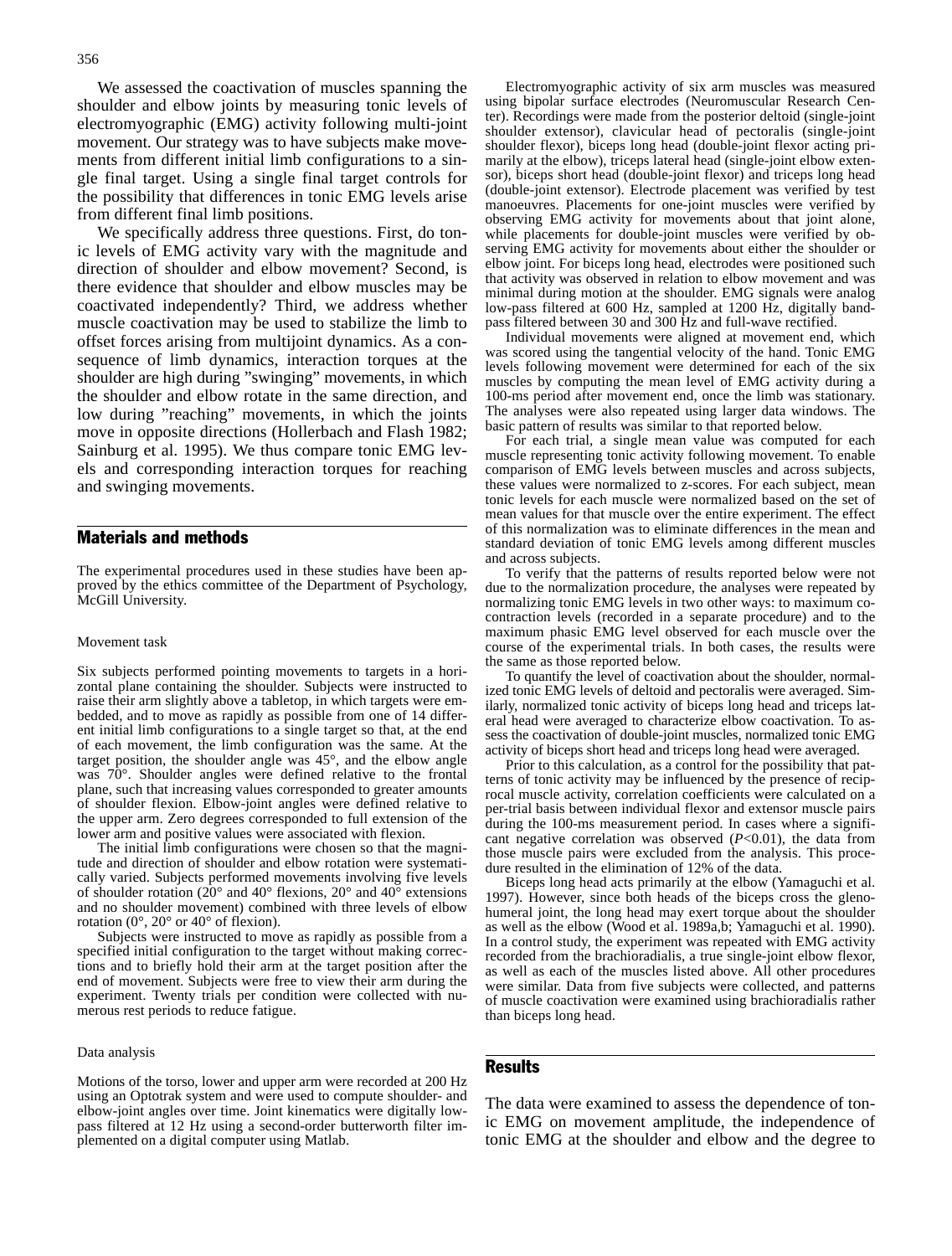**Fig. 1** Data for a single subject, showing mean joint angles and mean EMG activity as a function of time for a singlemovement condition. *Vertical dotted lines* bracket the portion of data used to measure tonic EMG levels. Trials were excluded from analysis if a significant negative correlation between tonic levels in flexor and extensor muscle pairs was observed during the measurement window (see text)



which tonic EMG levels vary with interaction forces arising from limb dynamics.

Figure 1 shows a sample of mean shoulder and elbow angles as well as mean EMG activity as a function of time for a single condition in which the joints move in the same direction (flexion). An initial phasic EMG burst was seen in agonist muscles prior to movement onset and was followed by phasic activity of antagonist muscles which decelerate the limb. After the cessation of phasic EMG activity and once the final limb position was obtained, a relatively constant tonic EMG level was observed. It was during this period (indicated in Fig. 1 by vertical dashed lines) that mean tonic EMG activity was computed (the average range of variation in joint angle during this interval was  $\pm 0.56^{\circ}$  for the shoulder and  $\pm 0.58^{\circ}$  for the elbow). Note that the measurement of tonic EMG was conducted on the basis of individual records. Figure 1 shows average values for visualization purposes only.

Figure 2A shows mean tonic EMG activity as a function of initial limb configuration, averaged over all six subjects (consistent patterns were seen across subjects). Note that the data are separated into three groups for clarity of presentation only – all data points were included together in the analyses reported below. The level of tonic EMG activity following movements to the same target was seen to change depending on the initial configuration of the limb. Shoulder muscles showed a U-shaped function, which mirrors shoulder movement amplitude, while elbow and double-joint muscles showed a monotonic pattern, which mirrors elbow-movement amplitude (see panel B). Thus, the pattern of coactivation of shoulder muscles appears to be different than that of elbow and double-joint muscles (see also Gomi and Osu 1996).

To explore the relationship between tonic EMG levels and joint movement amplitude, mean movement amplitudes were computed for movements associated with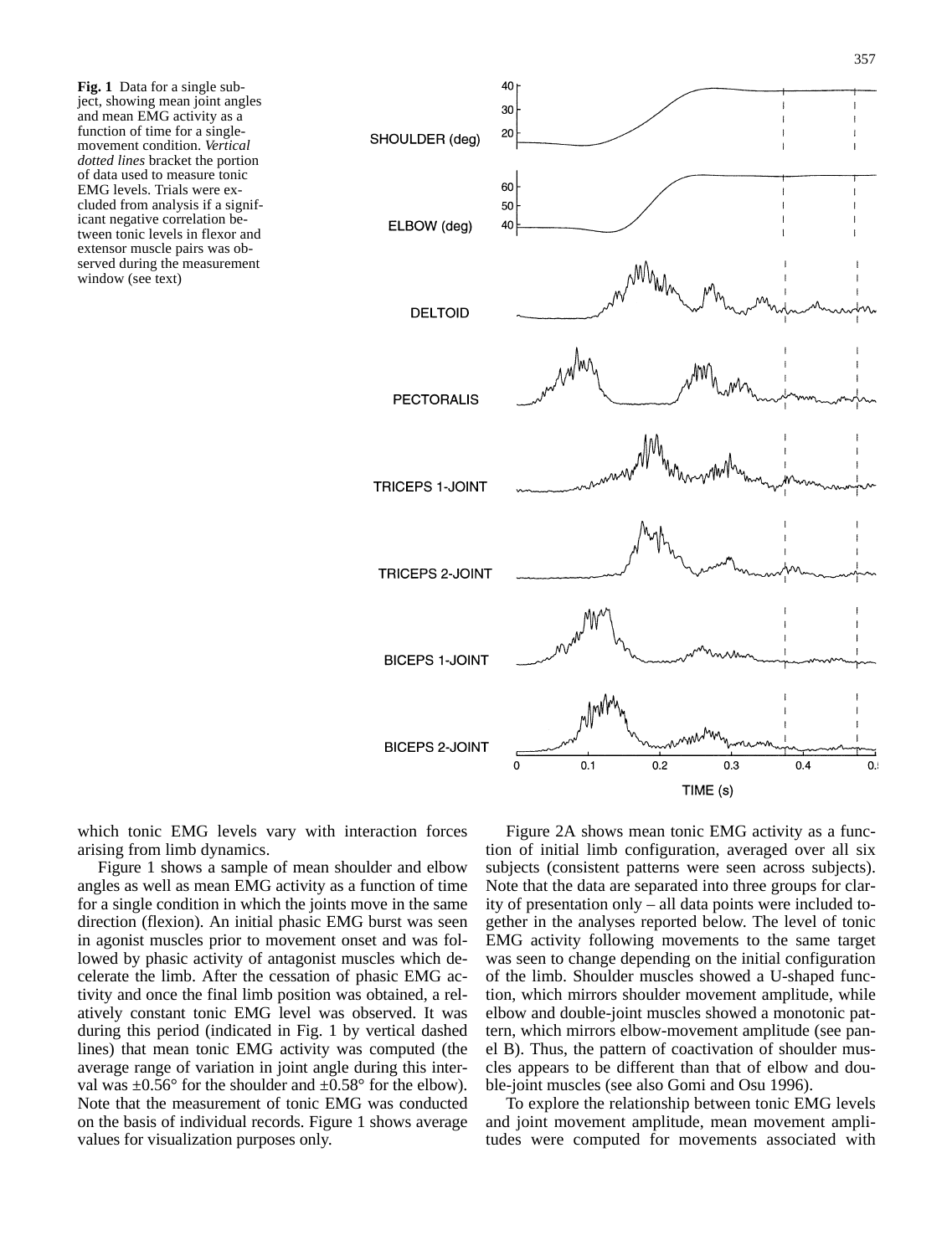**Fig. 2 A** Mean tonic EMG (averaged over six subjects) as a function of initial limb configuration. EMG activity was normalized using z-scores (see text). *Vertical bars* indicate ±1 standard error. Tonic EMG levels vary with the magnitude of shoulder and elbow movement. **B** Mean shoulder- and elbow-joint movement amplitude  $(\pm 1 \text{ s.e.})$  as a function of initial limb position. Note that flexions and extensions are both plotted using positive values. The *symbols* along the *absicca* indicate the direction of rotation (+ indicates flexion, – indicates extension)



each initial limb configuration. Figure 2B displays mean values over all subjects. It should be noted that, while shoulder and elbow movement amplitude varied depending on initial limb position, only small variations in the position of the hand at the final target were observed (the average standard deviation was  $\pm 16$  mm). Moreover, there was no systematic pattern of differences in final hand position across subjects.

To quantitatively assess the relationship between tonic EMG levels after movement and the associated joint rotations during movement, correlation coefficients were computed. Figure 3A shows values for all subjects taken together. Tonic EMG levels of single-joint shoulder muscles were strongly correlated with the amplitude of shoulder rotation (*P*<0.01) and not correlated with the amplitude of elbow rotation (*P*>0.01). In contrast, tonic EMG levels of elbow and double-joint muscles were both strongly related to the amplitude of elbow rotation (*P*<0.01) and not correlated with the amplitude of shoulder movement (*P*>0.01). Thus, for this set of movements, tonic EMG activity of shoulder muscles reflects the amplitude of preceding shoulder movement, while tonic EMG activity of elbow and double-joint muscles reflects the amplitude of elbow movement.

As is characteristic of many movements, maximum velocity varied with movement amplitude. The correlations tested above were thus repeated to examine the relation between tonic EMG and shoulder and elbow peak velocity. The pattern of correlations for movement velocity was the same as that described above for movement amplitude – shoulder EMG varied with peak shoulder velocity, and elbow and double-joint EMG varied with peak elbow velocity. While the present data do not allow a decomposition of the specific relationships between tonic EMG, movement amplitude and velocity, both analyses support the conclusion that there is independent coactivation of shoulder and elbow muscles.

The calculations were also repeated using data from a control study, in which tonic EMG levels at the elbow were calculated using the brachioradialis instead of the biceps long head. The overall pattern of results was similar. Tonic EMG of shoulder muscles was correlated with the amplitude of shoulder motion (*P*<0.01) and not with the elbow motion  $(P>0.01)$ . In addition, tonic activity in single-joint elbow and double-joint muscles was related to elbow motion (*P*<0.05) and not to shoulder motion  $(P>0.05)$ .

To further test the role of the biceps long head, correlations were computed on a per-subject basis between tonic activity in biceps long head and brachioradialis (a single-joint elbow flexor). Obtained values ranged from 0.68 to 0.96, with an average of 0.77 (*P*<0.01 in all cases). Thus, the biceps long head and brachioradialis behave similarly with regard to their patterns of tonic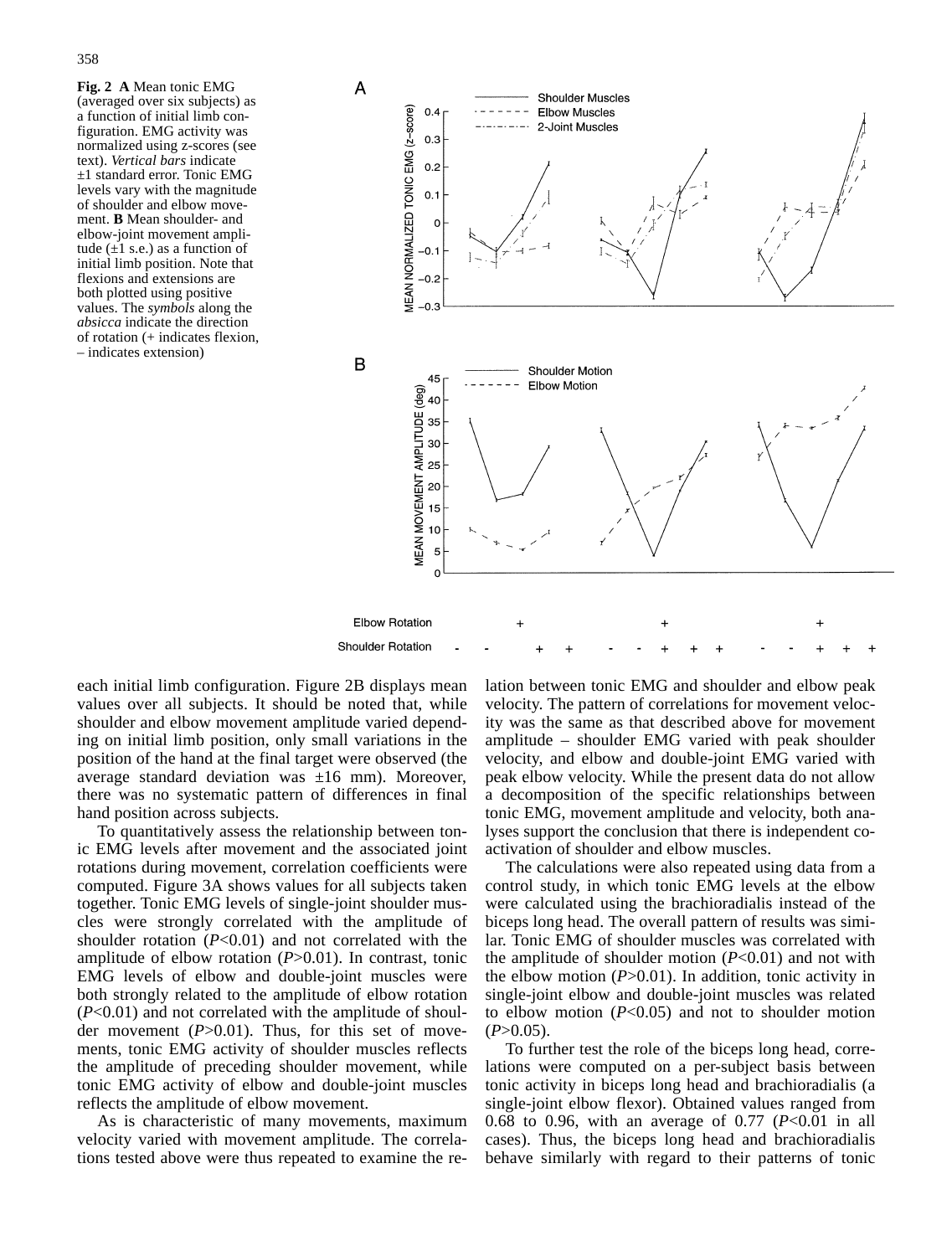

**Fig. 3 A** Correlation of tonic EMG activity with the amplitude of shoulder and elbow movement for all subjects taken together. \* indicates that the correlation coefficient is significantly different from zero (*P*<0.01). Tonic EMG activity in single-joint shoulder muscles is correlated with shoulder motion and not with elbow movement, while tonic EMG activity of single-joint elbow and double-joint muscles are both related to elbow motion and not to shoulder movement. **B** Mean tonic EMG activity  $(\pm 1 \text{ s.e.})$  for movements in which the shoulder and elbow rotate in the opposite direction (*REACH*) and in the same direction (*SWING*). The variance in tonic EMG activity associated with differences in jointmovement amplitude was first removed using linear regression. The resulting tonic EMG levels in all muscles were significantly higher for SWING movements than for REACH movements

EMG activity at the elbow. Moreover, tonic activity in the biceps long head alone was correlated with the amplitude of elbow motion  $(P<0.01)$  and not with the amplitude of shoulder motion (*P*>0.01). These tests support the idea that, for the movements tested in this experiment, the biceps long head acts primarily at the elbow and plays a limited role at the shoulder.

The data shown in Fig. 2A indicate that tonic EMG levels after movements in which the shoulder and elbow joint rotated in the same direction (swinging movements) may be higher than tonic EMG after movements in which the joints moved in opposite directions (reaching movements). To assess this possibility, differences in tonic EMG levels for reach and swing movements were examined after the variance in EMG levels due to differences in movement amplitude was removed. This enabled us to assess whether factors other than movement amplitude contributed to tonic EMG levels in reach versus swing movements. For each muscle, a linear function relating shoulder and elbow joint movement amplitude to tonic EMG activity was computed by regression on a per-subject basis. This function was then subtracted from tonic EMG scores, and the resulting values were divided into two groups: those associated with swinging movements and those associated with reaching movements. This procedure is equivalent to an analysis of covariance, in which movement direction (reach or swing) is the independent variable, tonic EMG the dependent variable and movement amplitude is treated as a covariate. These data are shown in Fig. 3B. Tonic EMG levels for all muscles were higher after swinging movements than those after reaching movements (*P*<0.01 for shoulder and double-joint muscles, *P*<0.05 for elbow muscles).

In order to assess interaction torques at the shoulder and elbow during swing and reach movements, the velocity-dependent terms in the forward dynamics equations were computed for all subjects (Hollerbach and Flash 1982). Elbow-interaction terms were computed as the square of shoulder velocity, and shoulder interaction terms were computed as the squared elbow velocity plus the product of the shoulder and elbow velocities. The maximum values of shoulder interaction terms were on average 6.5 times larger in swing movements than in reach movements  $(P<0.01)$ . In contrast, there were no differences between the maximum values of the elbow interaction terms (*P*>0.01).

## **Discussion**

Following movements to a single target, tonic EMG activity varied as a function of the magnitude of shoulder and elbow motion. These differences in tonic EMG activity occurred as a natural accompaniment of multijoint movement. No specific instructions were required in order to elicit these patterns of coactivation.

For the movements tested here, tonic activity of single-joint shoulder muscles was strongly related to shoulder motion and not to elbow movement, while the tonic activity of elbow and double-joint muscles was related to elbow motion and not to shoulder movement. Shoulder muscle co-activation was thus independent of the co-activation of elbow and double-joint muscles. In addition, tonic activity was higher after movements in which the joints moved in the same direction (and interaction torques at the shoulder were high) than after movements in which the joints rotated in opposite directions (and interaction torques at the shoulder were low). The nervous system may thus use muscle coactivation to counteract the effects of forces arising at the shoulder due to multijoint dynamics.

The idea that there are neural control signals for muscle co-activation has been supported by behavioral and electrophysiological studies (see Introduction) and has also been explored in the context of mathematical models of limb-movement control. The postulation of separate commands for movement and co-activation is a central facet of various versions of the equilibrium-point